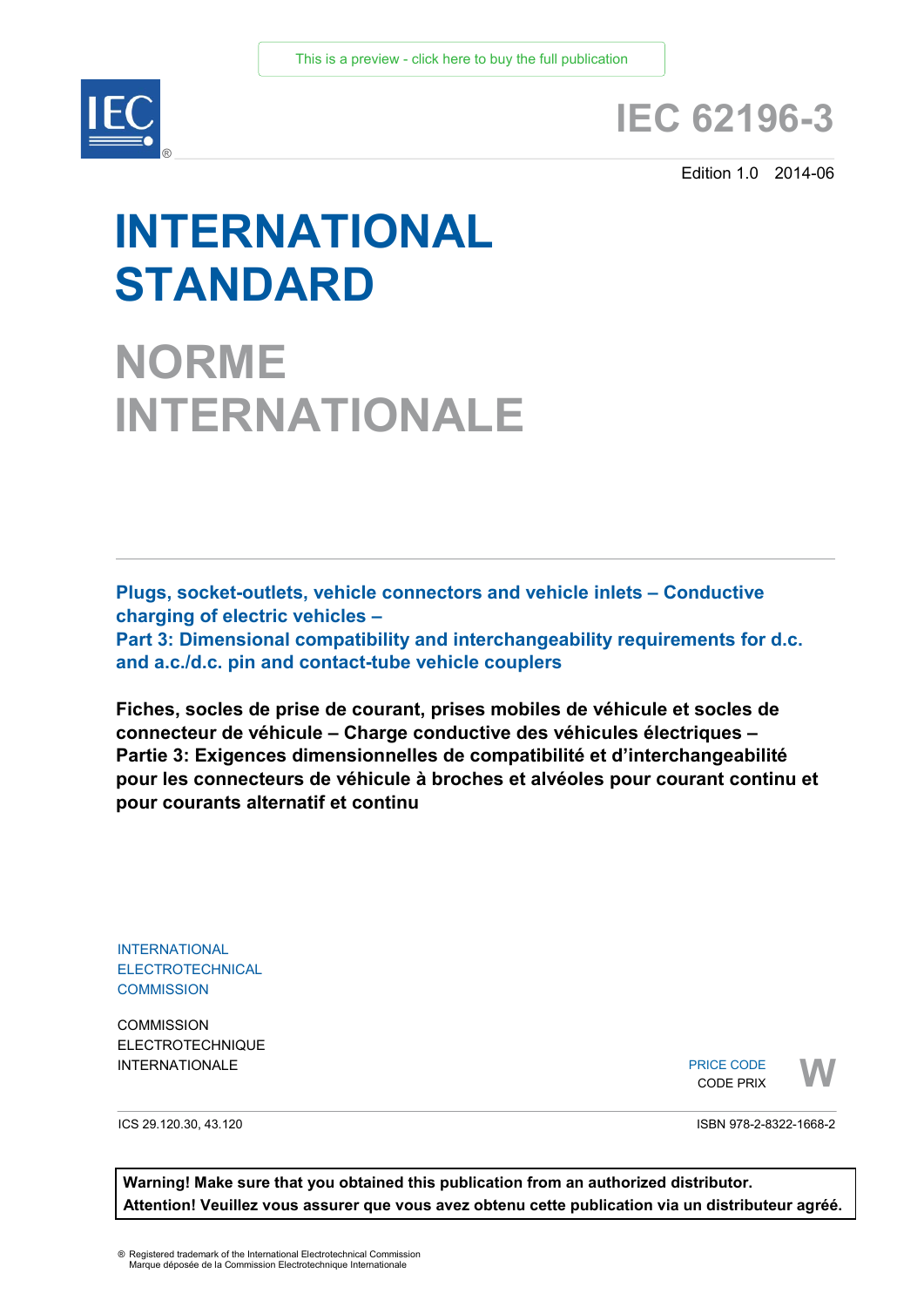$-2-$ 

IEC 62196-3:2014 © IEC 2014

# **CONTENTS**

| 1  |                                 |  |  |
|----|---------------------------------|--|--|
| 2  |                                 |  |  |
| 3  |                                 |  |  |
| 4  |                                 |  |  |
| 5  |                                 |  |  |
| 6  |                                 |  |  |
| 7  |                                 |  |  |
| 8  |                                 |  |  |
| 9  |                                 |  |  |
| 10 |                                 |  |  |
| 11 |                                 |  |  |
| 12 |                                 |  |  |
| 13 |                                 |  |  |
| 14 |                                 |  |  |
| 15 |                                 |  |  |
| 16 |                                 |  |  |
| 17 |                                 |  |  |
| 18 |                                 |  |  |
| 19 |                                 |  |  |
| 20 |                                 |  |  |
| 21 |                                 |  |  |
| 22 |                                 |  |  |
| 23 |                                 |  |  |
| 24 |                                 |  |  |
| 25 |                                 |  |  |
| 26 |                                 |  |  |
| 27 |                                 |  |  |
| 28 |                                 |  |  |
| 29 |                                 |  |  |
| 30 |                                 |  |  |
| 31 |                                 |  |  |
| 32 |                                 |  |  |
| 33 |                                 |  |  |
|    |                                 |  |  |
|    |                                 |  |  |
|    | and service and a series of the |  |  |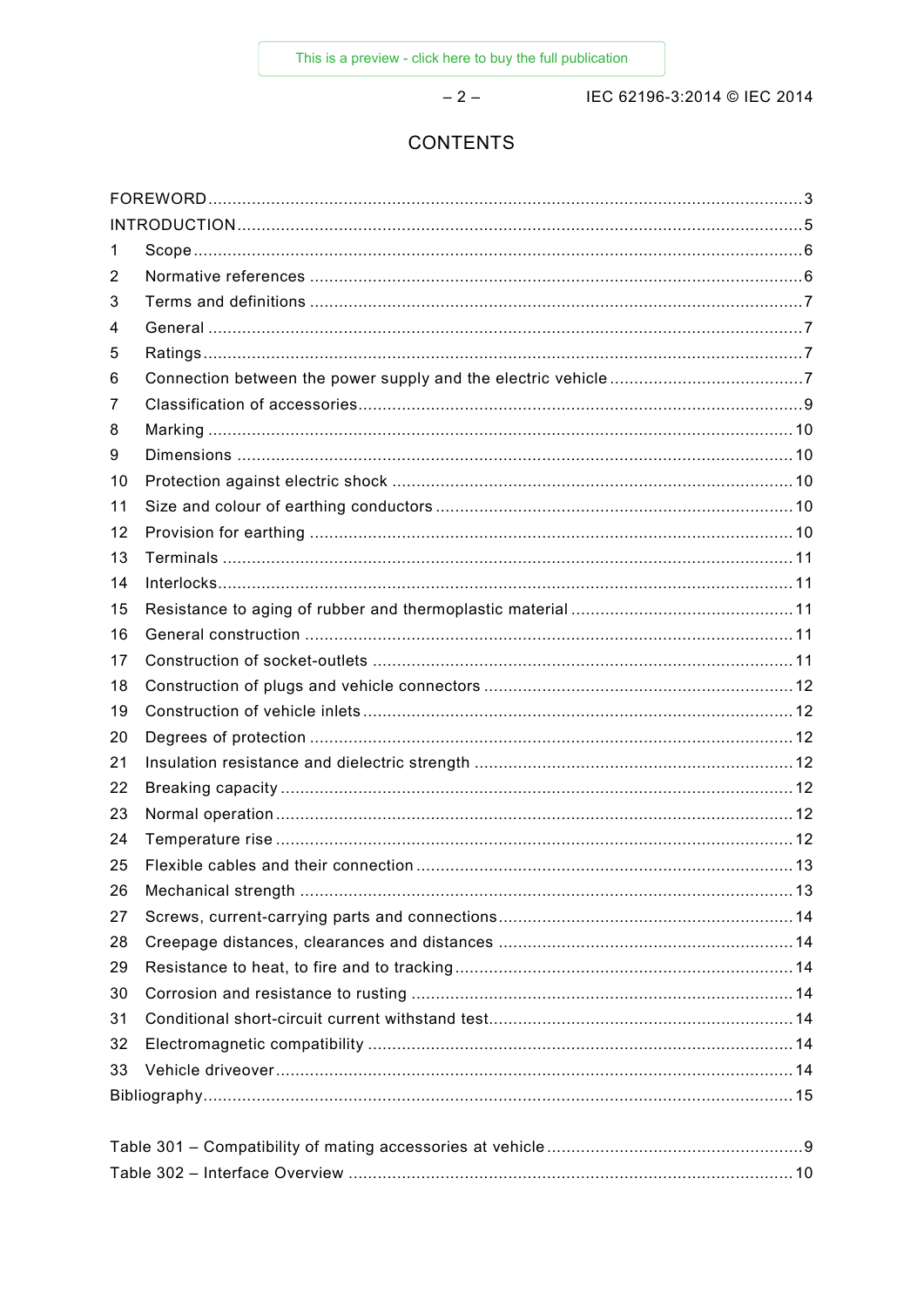IEC 62196-3:2014 © IEC 2014  $-3-$ 

# INTERNATIONAL ELECTROTECHNICAL COMMISSION

 $\overline{\phantom{a}}$ 

# **PLUGS, SOCKET-OUTLETS, VEHICLE CONNECTORS AND VEHICLE INLETS – CONDUCTIVE CHARGING OF ELECTRIC VEHICLES –**

# **Part 3: Dimensional compatibility and interchangeability requirements for d.c. and a.c./d.c. pin and contact-tube vehicle couplers**

## FOREWORD

- <span id="page-2-0"></span>1) The International Electrotechnical Commission (IEC) is a worldwide organization for standardization comprising all national electrotechnical committees (IEC National Committees). The object of IEC is to promote international co-operation on all questions concerning standardization in the electrical and electronic fields. To this end and in addition to other activities, IEC publishes International Standards, Technical Specifications, Technical Reports, Publicly Available Specifications (PAS) and Guides (hereafter referred to as "IEC Publication(s)"). Their preparation is entrusted to technical committees; any IEC National Committee interested in the subject dealt with may participate in this preparatory work. International, governmental and nongovernmental organizations liaising with the IEC also participate in this preparation. IEC collaborates closely with the International Organization for Standardization (ISO) in accordance with conditions determined by agreement between the two organizations.
- 2) The formal decisions or agreements of IEC on technical matters express, as nearly as possible, an international consensus of opinion on the relevant subjects since each technical committee has representation from all interested IEC National Committees.
- 3) IEC Publications have the form of recommendations for international use and are accepted by IEC National Committees in that sense. While all reasonable efforts are made to ensure that the technical content of IEC Publications is accurate, IEC cannot be held responsible for the way in which they are used or for any misinterpretation by any end user.
- 4) In order to promote international uniformity, IEC National Committees undertake to apply IEC Publications transparently to the maximum extent possible in their national and regional publications. Any divergence between any IEC Publication and the corresponding national or regional publication shall be clearly indicated in the latter.
- 5) IEC itself does not provide any attestation of conformity. Independent certification bodies provide conformity assessment services and, in some areas, access to IEC marks of conformity. IEC is not responsible for any services carried out by independent certification bodies.
- 6) All users should ensure that they have the latest edition of this publication.
- 7) No liability shall attach to IEC or its directors, employees, servants or agents including individual experts and members of its technical committees and IEC National Committees for any personal injury, property damage or other damage of any nature whatsoever, whether direct or indirect, or for costs (including legal fees) and expenses arising out of the publication, use of, or reliance upon, this IEC Publication or any other IEC Publications.
- 8) Attention is drawn to the Normative references cited in this publication. Use of the referenced publications is indispensable for the correct application of this publication.
- 9) Attention is drawn to the possibility that some of the elements of this IEC Publication may be the subject of patent rights. IEC shall not be held responsible for identifying any or all such patent rights.

International Standard IEC 62196-3 has been prepared by subcommittee 23H: Plugs, socketoutlets and couplers foe industrial and similar applications, and for electric vehicles, of IEC technical committee 23: Electrical accessories.

The text of this standard is based on the following documents:

| FDIS         | Report on voting |
|--------------|------------------|
| 23H/303/FDIS | 23H/306/RVD      |

Full information on the voting for the approval of this standard can be found in the report on voting indicated in the above table.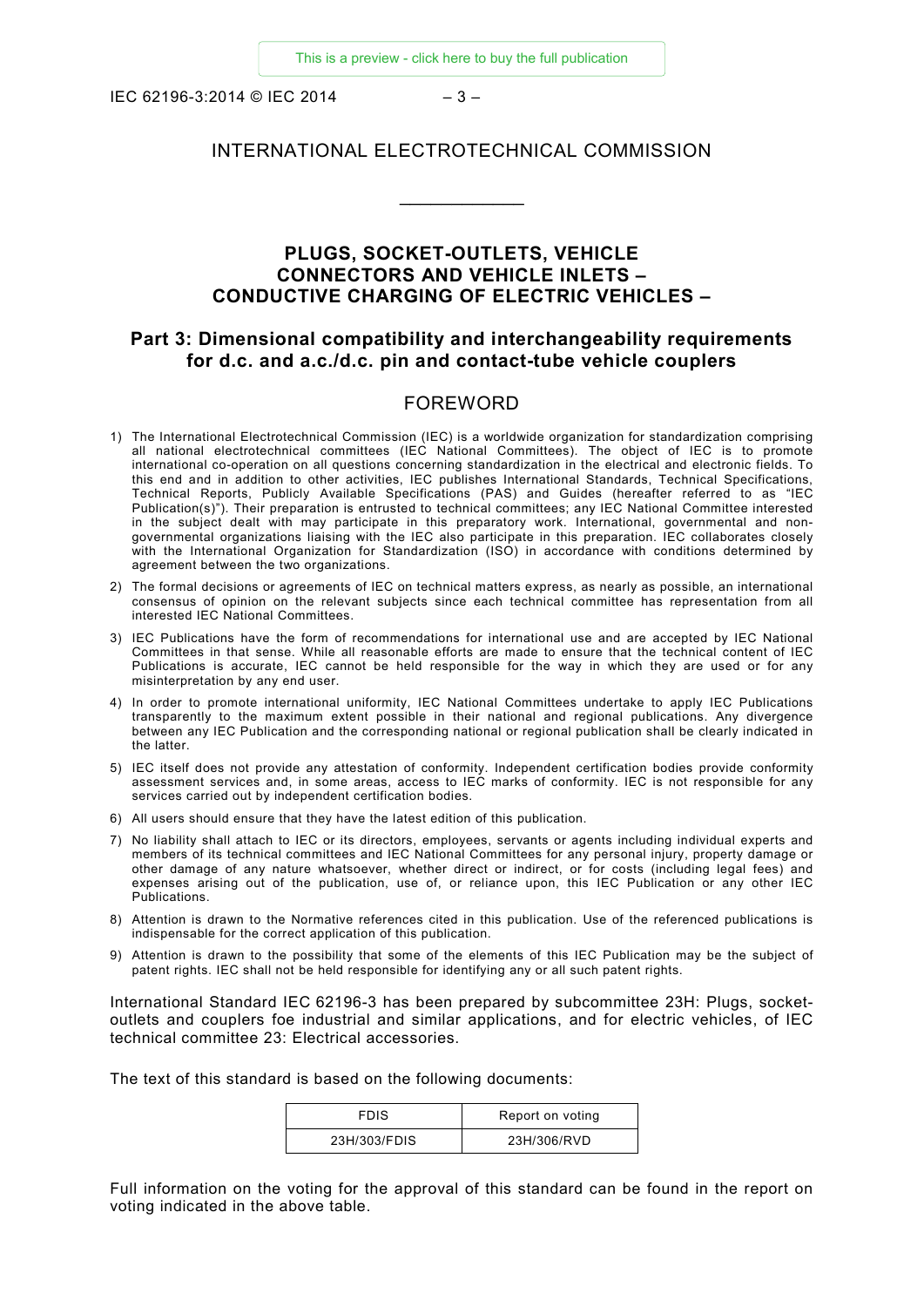– 4 – IEC 62196-3:2014 © IEC 2014

This publication has been drafted in accordance with the ISO/IEC Directives, Part 2.

A list of all the parts in the IEC 62196 series, under the general title *Plugs, socket-outlets, vehicle connectors and vehicle inlets – Conductive charging of electric vehicles*, can be found on the IEC website.

This part of IEC 62196 is to be read in conjunction with IEC 62196-1. The clauses of the particular requirements in Part 3 supplement or modify the corresponding clauses in Part 1. Where the text indicates an "addition" to or a "replacement" of the relevant requirement, test specification or explanation of Part 1, these changes are made to the relevant text of Part 1, which then becomes part of the standard.

Subclauses, figures, tables or notes which are additional to those in IEC 62196-1 are numbered starting from 301.

In this standard, the following print types are used:

- requirements proper: in roman type;
- *test specifications: in italic type*;
- notes: in smaller roman type.

The committee has decided that the contents of this publication will remain unchanged until the stability date indicated on the IEC web site under "http://webstore.iec.ch" in the data related to the specific publication. At this date, the publication will be

- reconfirmed,
- withdrawn.
- replaced by a revised edition, or
- amended.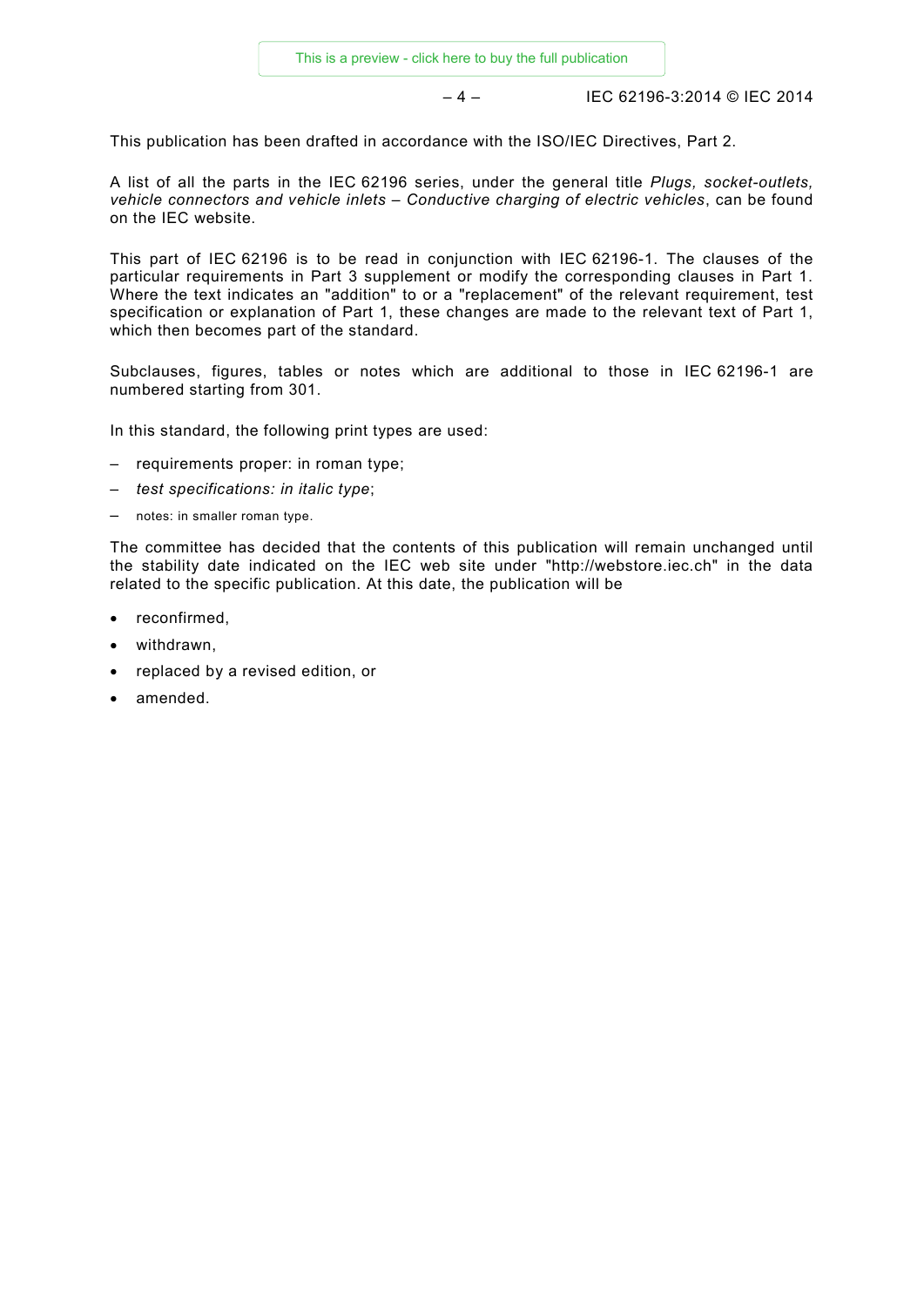<span id="page-4-0"></span>IEC 62196-3:2014 © IEC 2014 – 5 –

# INTRODUCTION

Responding to global challenges of  $CO<sub>2</sub>$  reduction and energy security, the automobile industries have been accelerating the development and commercialization of electric vehicles and hybrid electric vehicles.

In addition to the prevailing hybrid electric vehicles, battery electric vehicles including plug-in hybrid electric vehicles are going to be mass-marketed.

To support the diffusion of such vehicles, this standard provides the standard interface configurations of vehicle couplers to be used in conductive charging of electric vehicles, taking the most frequent charging situations into consideration.

IEC 62196 is divided into several parts as follows:

- Part 1: General requirements, comprising clauses of a general character.
- Part 2: Dimensional compatibility and interchangeability requirements for a.c. pin and contact-tube accessories.
- Part 3: Dimensional compatibility and interchangeability requirements for d.c. and a.c./d.c. pin and contact-tube vehicle couplers.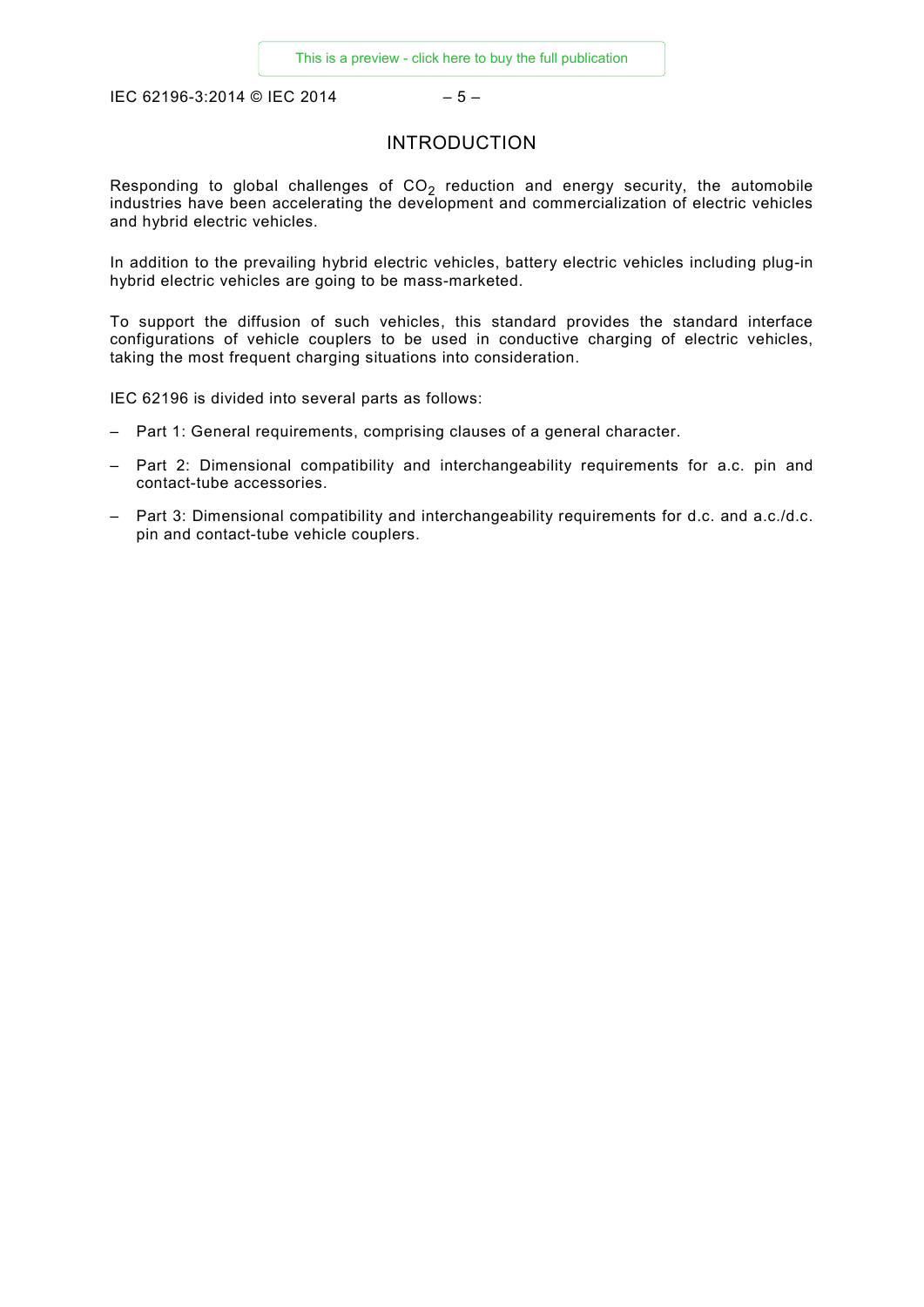– 6 – IEC 62196-3:2014 © IEC 2014

# **PLUGS, SOCKET-OUTLETS, VEHICLE CONNECTORS AND VEHICLE INLETS – CONDUCTIVE CHARGING OF ELECTRIC VEHICLES –**

# **Part 3: Dimensional compatibility and interchangeability requirements for d.c. and a.c./d.c. pin and contact-tube vehicle couplers**

#### <span id="page-5-0"></span>**1 Scope**

This part of IEC 62196 is applicable to vehicle couplers with pins and contact-tubes of standardized configuration, herein also referred to as "accessories", intended for use in electric vehicle conductive charging systems which incorporate control means, with rated operating voltage up to 1 500 V d.c. and rated current up to 250 A, and 1 000 V a.c. and rated current up to 250 A.

This part of IEC 62196 applies to high power d.c. interfaces and combined a.c./d.c. interfaces of vehicle couplers specified in IEC 62196-1:2014, and intended for use in conductive charging systems for circuits specified in IEC 61851-1:2010, and IEC 61851-23:2014.

The d.c. vehicle connectors covered by this part of the standard are used only in charging mode 4, according to Case C in Clause 6.2 of IEC 61851-1:2010, Figure 3 in Clause 6.3.1 of IEC 61851-1:2010 and IEC 62196-2:2011.

The d.c. vehicle inlets covered by this part of the standard are used only in charging mode 4, according to Case C in Clause 6.2 of IEC 61851-1:2010, Figure 3 in Clause 6.3.1 of IEC 61851-1:2010.

These vehicle couplers are intended to be used for circuits similar to those specified in IEC 61851-23 which operate at different voltages and which may include ELV and communication signals.

This part of IEC 62196 applies to the vehicle couplers to be used in an ambient temperature of between  $-30$  °C and  $+50$  °C.

NOTE 1 In some countries, other requirements may apply.

NOTE 2 In the following country, –35 °C applies: SE.

These vehicle couplers are intended to be connected only to cables with copper or copperalloy conductors.

#### <span id="page-5-1"></span>**2 Normative references**

Clause 2 of IEC 62196-1:2014 applies, except as follows.

*Additional normative reference:*

IEC 62196-2:2011, *Plugs, socket-outlets, vehicle connectors and vehicle inlets – Conductive charging of electric vehicles – Part 2: Dimensional compatibility and interchangeability requirements for a.c. pin and contact-tube accessories*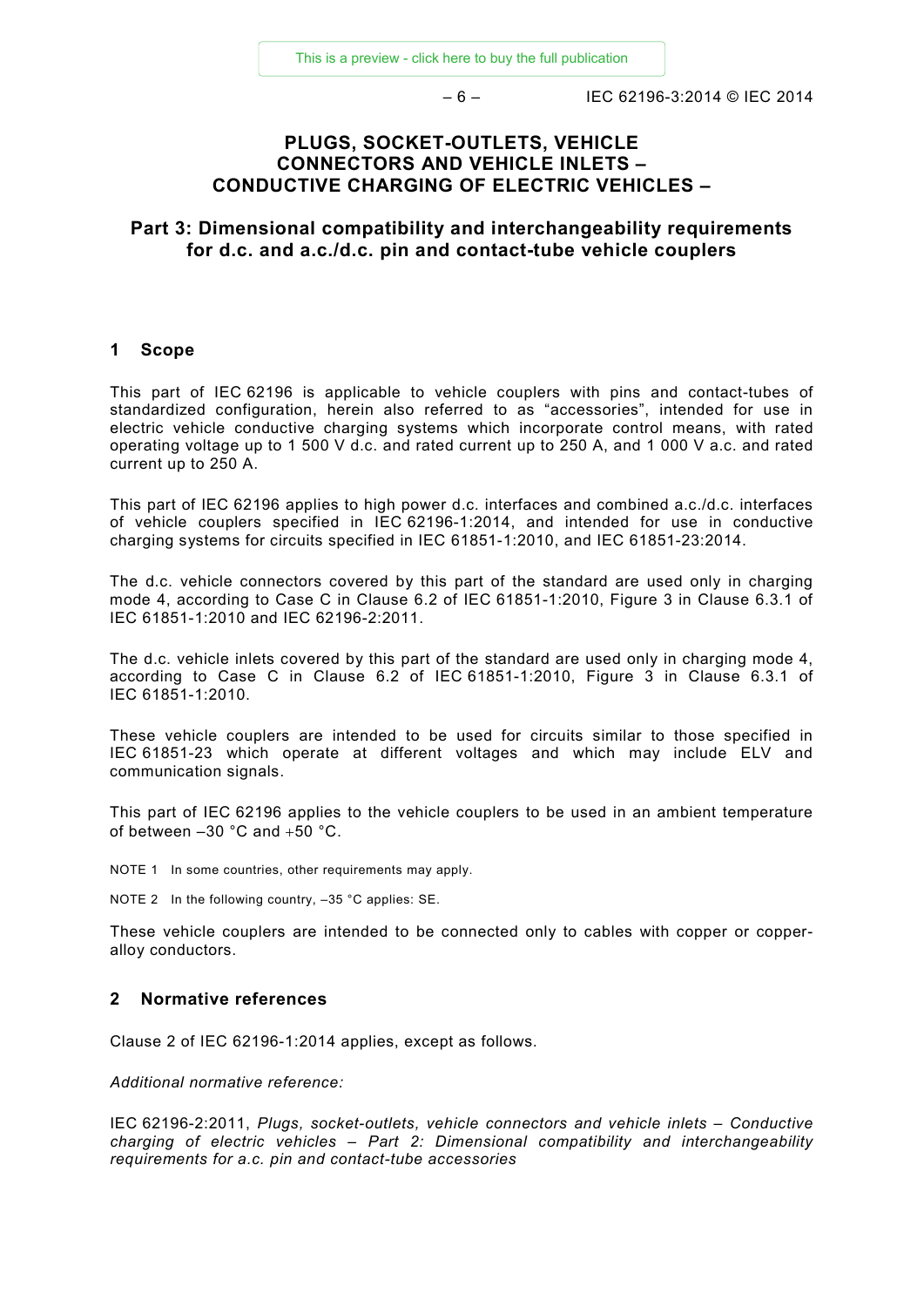$-16-$ 

IEC 62196-3:2014 © IEC 2014

# SOMMAIRE

| 1  |                                                                                 |    |  |
|----|---------------------------------------------------------------------------------|----|--|
| 2  |                                                                                 |    |  |
| 3  |                                                                                 |    |  |
| 4  |                                                                                 |    |  |
| 5  |                                                                                 |    |  |
| 6  | Connexion entre l'alimentation électrique et le véhicule électrique21           |    |  |
| 7  |                                                                                 |    |  |
| 8  |                                                                                 |    |  |
| 9  |                                                                                 |    |  |
| 10 |                                                                                 |    |  |
| 11 |                                                                                 |    |  |
| 12 |                                                                                 |    |  |
| 13 |                                                                                 |    |  |
| 14 |                                                                                 |    |  |
| 15 | Résistance au vieillissement du caoutchouc et des matériaux thermoplastiques 25 |    |  |
| 16 |                                                                                 |    |  |
| 17 |                                                                                 |    |  |
| 18 |                                                                                 |    |  |
| 19 |                                                                                 |    |  |
| 20 |                                                                                 |    |  |
| 21 |                                                                                 |    |  |
| 22 |                                                                                 |    |  |
| 23 |                                                                                 |    |  |
| 24 |                                                                                 |    |  |
| 25 |                                                                                 |    |  |
| 26 |                                                                                 |    |  |
| 27 |                                                                                 |    |  |
| 28 |                                                                                 |    |  |
| 29 |                                                                                 |    |  |
| 30 |                                                                                 |    |  |
| 31 |                                                                                 |    |  |
| 32 |                                                                                 |    |  |
| 33 |                                                                                 |    |  |
|    |                                                                                 |    |  |
|    |                                                                                 |    |  |
|    | Tableau 201 Compatibilité des appereils complémentaires sur véhicule            | ດລ |  |

|  | Tableau 301 – Compatibilité des appareils complémentaires sur véhicule23 |  |
|--|--------------------------------------------------------------------------|--|
|  |                                                                          |  |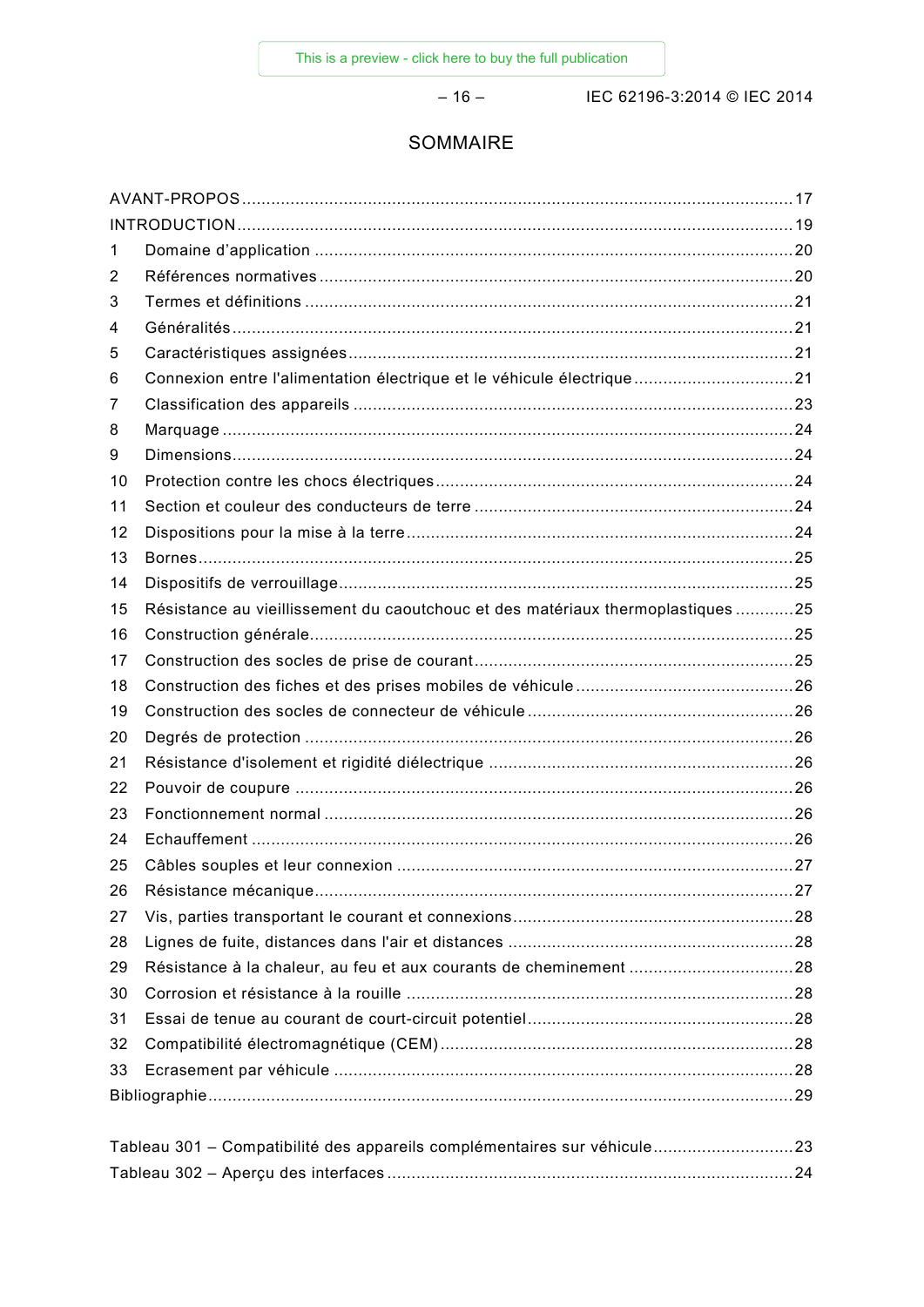IEC 62196-3:2014 © IEC 2014 – 17 –

# COMMISSION ÉLECTROTECHNIQUE INTERNATIONALE

\_\_\_\_\_\_\_\_\_\_\_\_

# **FICHES, SOCLES DE PRISE DE COURANT, PRISES MOBILES DE VEHICULE ET SOCLES DE CONNECTEURS DE VEHICULE – CHARGE CONDUCTIVE DES VÉHICULES ÉLECTRIQUES –**

# **Partie 3: Exigences dimensionnelles de compatibilité et d'interchangeabilité pour les connecteurs de véhicule à broches et alvéoles pour courant continu et pour courants alternatif et continu**

#### AVANT-PROPOS

- <span id="page-7-0"></span>1) La Commission Électrotechnique Internationale (CEI) est une organisation mondiale de normalisation composée de l'ensemble des comités électrotechniques nationaux (Comités nationaux de l'IEC). L'IEC a pour objet de favoriser la coopération internationale pour toutes les questions de normalisation dans les domaines de l'électricité et de l'électronique. A cet effet, l'IEC – entre autres activités – publie des Normes internationales, des Spécifications techniques, des Rapports techniques, des Spécifications accessibles au public (PAS) et des Guides (ci-après dénommés "Publication(s) de l'IEC"). Leur élaboration est confiée à des comités d'études, aux travaux desquels tout Comité national intéressé par le sujet traité peut participer. Les organisations internationales, gouvernementales et non gouvernementales, en liaison avec l'IEC, participent également aux travaux. L'IEC collabore étroitement avec l'Organisation Internationale de Normalisation (ISO), selon des conditions fixées par accord entre les deux organisations.
- 2) Les décisions ou accords officiels de l'IEC concernant les questions techniques représentent, dans la mesure du possible, un accord international sur les sujets étudiés, étant donné que les Comités nationaux de l'IEC intéressés sont représentés dans chaque comité d'études.
- 3) Les Publications de l'IEC se présentent sous la forme de recommandations internationales et sont agréées comme telles par les Comités nationaux de l'IEC. Tous les efforts raisonnables sont entrepris afin que l'IEC s'assure de l'exactitude du contenu technique de ses publications; l'IEC ne peut pas être tenue responsable de l'éventuelle mauvaise utilisation ou interprétation qui en est faite par un quelconque utilisateur final.
- 4) Dans le but d'encourager l'uniformité internationale, les Comités nationaux de l'IEC s'engagent, dans toute la mesure possible, à appliquer de façon transparente les Publications de l'IEC dans leurs publications nationales et régionales. Toutes divergences entre toutes Publications de l'IEC et toutes publications nationales ou régionales correspondantes doivent être indiquées en termes clairs dans ces dernières.
- 5) L'IEC elle-même ne fournit aucune attestation de conformité. Des organismes de certification indépendants fournissent des services d'évaluation de conformité et, dans certains secteurs, accèdent aux marques de conformité de l'IEC. L'IEC n'est responsable d'aucun des services effectués par les organismes de certification indépendants.
- 6) Tous les utilisateurs doivent s'assurer qu'ils sont en possession de la dernière édition de cette publication.
- 7) Aucune responsabilité ne doit être imputée à l'IEC, à ses administrateurs, employés, auxiliaires ou mandataires, y compris ses experts particuliers et les membres de ses comités d'études et des Comités nationaux de l'IEC, pour tout préjudice causé en cas de dommages corporels et matériels, ou de tout autre dommage de quelque nature que ce soit, directe ou indirecte, ou pour supporter les coûts (y compris les frais de justice) et les dépenses découlant de la publication ou de l'utilisation de cette Publication de l'IEC ou de toute autre Publication de l'IEC, ou au crédit qui lui est accordé.
- 8) L'attention est attirée sur les références normatives citées dans cette publication. L'utilisation de publications référencées est obligatoire pour une application correcte de la présente publication.
- 9) L'attention est attirée sur le fait que certains des éléments de la présente Publication de l'IEC peuvent faire l'objet de droits de brevet. L'IEC ne saurait être tenue pour responsable de ne pas avoir identifié de tels droits de brevets et de ne pas avoir signalé leur existence.

La Norme Internationale CEI 62196-3 a été établie par le sous-comité 23H: Prises de courant à usages industriels et assimilés et pour véhicules électriques, du comité d'études 23 de l'IEC: Petit appareillage.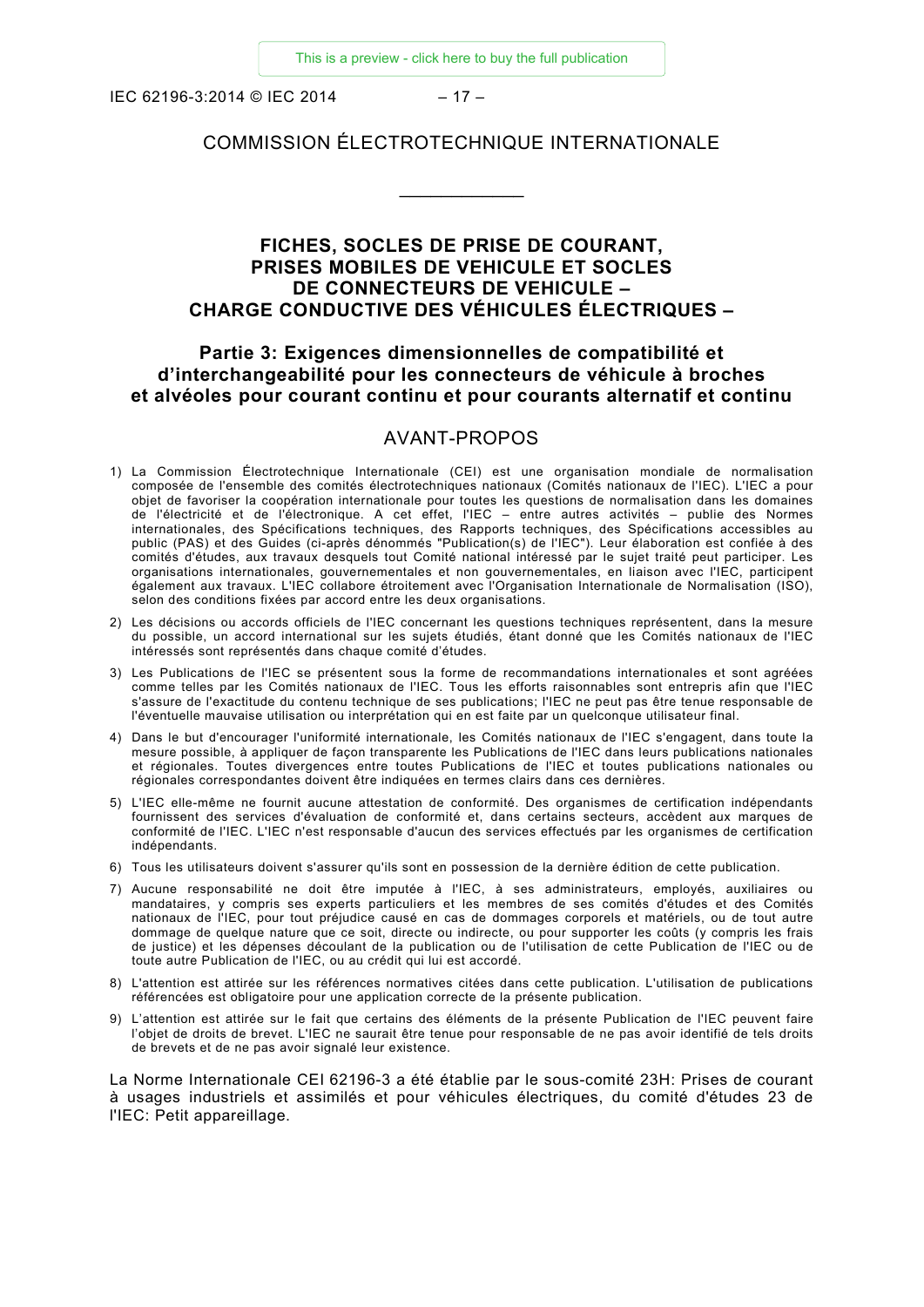$-18 -$  IEC 62196-3:2014 © IEC 2014

Le texte de cette norme est issu des documents suivants:

| <b>FDIS</b>  | Rapport de vote |
|--------------|-----------------|
| 23H/303/FDIS | 23H/306/RVD     |

Le rapport de vote indiqué dans le tableau ci-dessus donne toute information sur le vote ayant abouti à l'approbation de cette norme.

Cette publication a été rédigée selon les Directives ISO/IEC, Partie 2.

Une liste de toutes les parties de la série IEC 62196, publiées sous le titre général *Fiches, socles de prises de courant, prises mobiles et socles de connecteur de véhicule – charge conductive des véhicules électriques*, peut être consultée sur le site web de l'IEC.

La présente partie de la CEI 62196 doit être lue conjointement avec la CEI 62196-1. Les clauses des exigences particulières dans la partie 2 complètent ou modifient les articles correspondants de la partie 1. Lorsque le texte indique une "addition" ou un "remplacement" de la prescription, la spécification d'essai ou d'explication de la partie 1, ces modifications sont apportées au texte de la partie 1 correspondant, qui devient alors partie de la norme.

Les paragraphes, figures, tableaux ou notes complémentaires à celles dans l'IEC 62196-1 sont numérotées à partir de 301.

Dans cette norme, les caractères suivants sont utilisés:

- Les exigences en caractères romains;
- *les requêtes de conformité: en italique;*
- les notes en petits caractères romain.

Le comité a décidé que le contenu de cette publication ne sera pas modifié avant la date de stabilité indiquée sur le site web de l'IEC sous "http://webstore.iec.ch" dans les données relatives à la publication recherchée. A cette date, la publication sera

- reconduite,
- supprimée,
- remplacée par une édition révisée, ou
- amendée.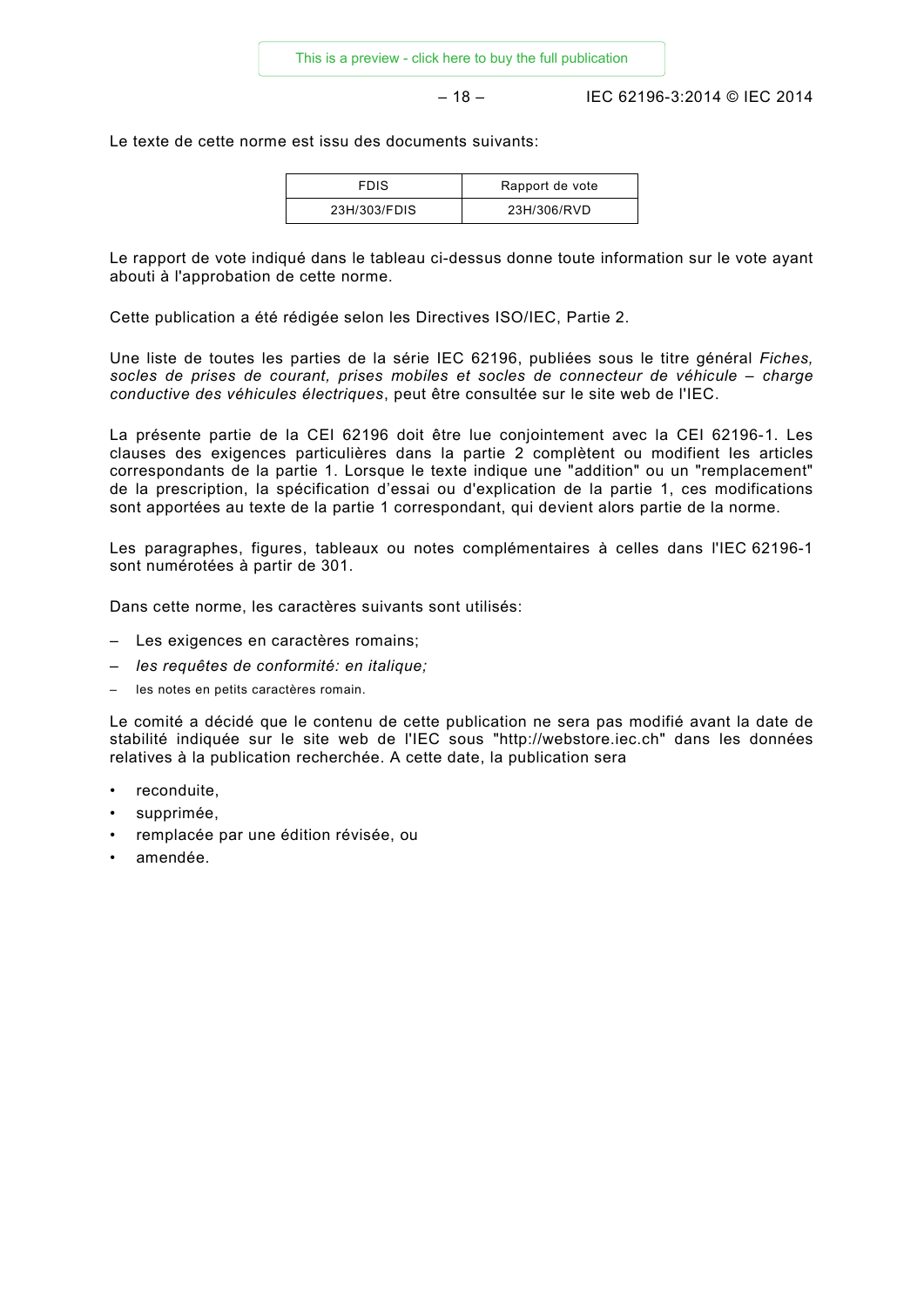<span id="page-9-0"></span>IEC 62196-3:2014 © IEC 2014 – 19 –

# INTRODUCTION

Répondant à des défis mondiaux de réduction des émissions de  $CO<sub>2</sub>$  et à la sécurité énergétique, les industries automobiles ont accéléré le développement et la commercialisation des véhicules électriques et des véhicules électriques hybrides.

Outre la prédominance des véhicules électriques hybrides, des véhicules électriques à batterie, dont les véhicules électriques hybrides rechargeables, sont sur le point d'être commercialisés en masse.

Pour soutenir la diffusion de ces véhicules, la présente norme fournit les configurations d'interface normalisées de connecteurs de véhicules à utiliser dans la charge conductive des véhicules électriques, en tenant compte des situations de charge les plus fréquentes.

L'IEC 62196 est divisée en plusieurs parties, comme suit:

- Partie 1: Règles générales, comportant des articles de caractère général.
- Partie 2: Exigences dimensionnelles de compatibilité et d'interchangeabilité pour les appareils à broches et alvéoles en courant alternatif.
- Partie 3: Exigences dimensionnelles de compatibilité et d'interchangeabilité pour les connecteurs de véhicule à broches et alvéoles en courant continu et courants alternatif/continu.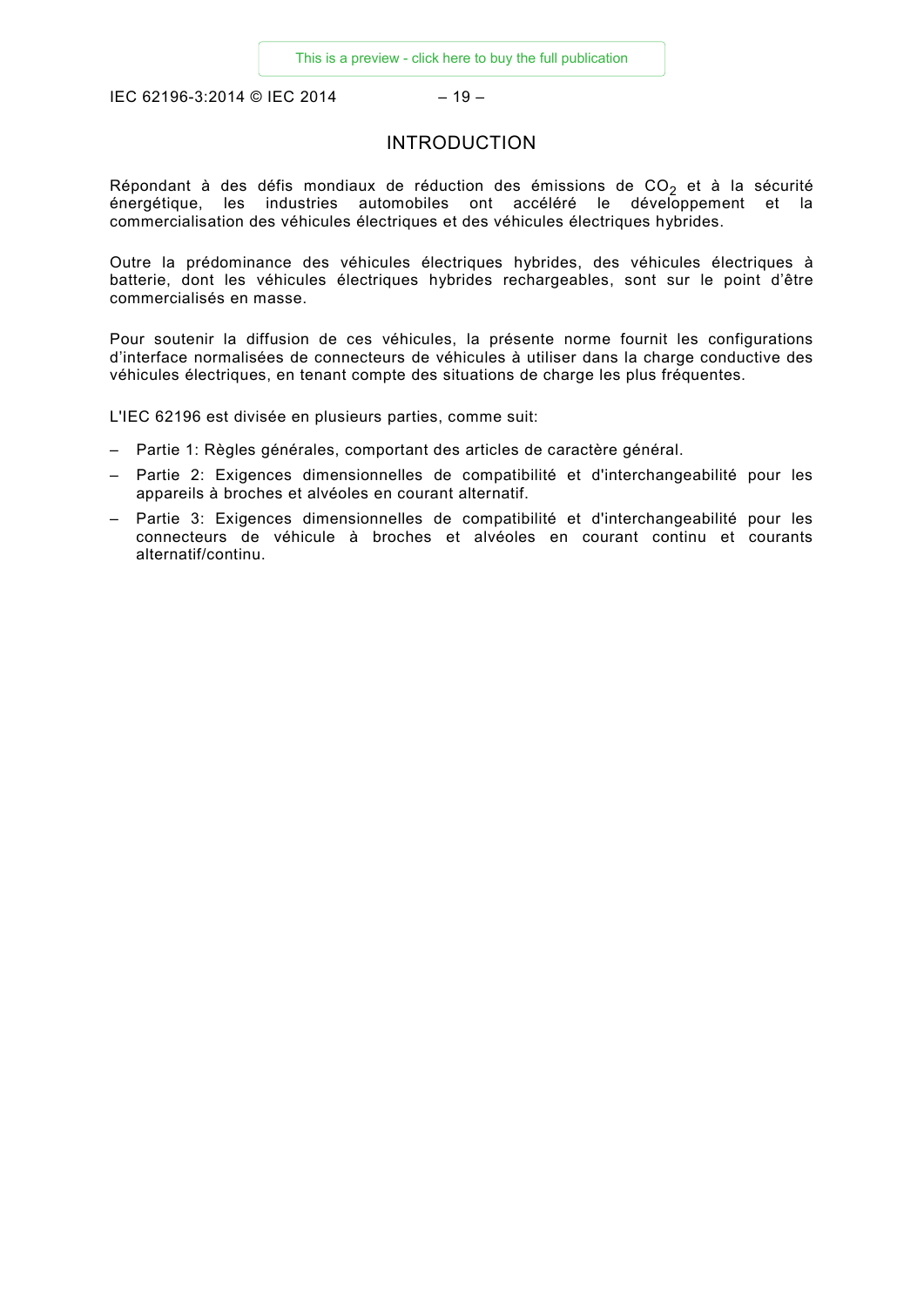– 20 – IEC 62196-3:2014 © IEC 2014

# **FICHES, SOCLES DE PRISE DE COURANT, PRISES MOBILES DE VEHICULE ET SOCLES DE CONNECTEURS DE VEHICULE – CHARGE CONDUCTIVE DES VÉHICULES ÉLECTRIQUES –**

**Partie 3: Exigences dimensionnelles de compatibilité et d'interchangeabilité pour les connecteurs de véhicule à broches et alvéoles pour courant continu et pour courants alternatif et continu**

## <span id="page-10-0"></span>**1 Domaine d'application**

La présente partie de l'IEC 62196 est applicable aux connecteurs de véhicule à broches et alvéoles de configurations normalisées, ci-après dénommés également "appareils", destinés à être utilisés dans les systèmes de charge conductive des véhicules électriques (VE) qui intègrent un dispositif de commande, avec une tension d'emploi assignée jusqu'à 1 500 V en courant continu à un courant assigné jusqu'à 250 A, et jusqu'à 1 000 V en courant alternatif à un courant assigné jusqu'à 250 A.

La présente partie de l'IEC 62196 s'applique aux interfaces forte puissance c.c. et aux interfaces combinées c.a./c.c. des connecteurs de véhicule spécifiées dans l'IEC 62196-1:2014, et destinées à être utilisées dans les systèmes de charge conductive pour les circuits spécifiés dans l'IEC 61851-1:2010 et l'IEC 61851-23:2014.

Les prises mobiles de véhicule pour courant continu couverts par la présente norme sont utilisés uniquement en mode charge 4, selon le cas C en 6.2 de l'IEC 61851-1:2010, selon la Figure 3 en 6.3.1 de l'IEC 61851-1:2010 et l'IEC 62196-2:2011.

Les socles de connecteurs de véhicule pour courant continu couverts par la présente norme sont utilisés uniquement en mode charge 4, selon le cas C en 6.2 de l'IEC 61851-1:2010, selon la Figure 3 en 6.3.1 de l'IEC 61851-1:2010.

Ces connecteurs de véhicule sont destinés à être utilisés pour les circuits similaires à ceux spécifiés dans l'IEC 61851-23 qui fonctionnent à différentes tensions et qui peuvent inclure la TBT et les signaux de communication.

La présente partie de l'IEC 62196 s'applique aux connecteurs de véhicule à utiliser à une température ambiante comprise entre –30 °C et +50 °C.

NOTE 1 dans certains pays, d'autres exigences peuvent s'appliquer.

NOTE 2 dans le pays suivant, –35 °C s'applique: SE

Ces connecteurs de véhicule sont destinés à être raccordés uniquement à des câbles ayant des conducteurs en cuivre ou en alliage de cuivre.

#### <span id="page-10-1"></span>**2 Références normatives**

Les documents suivants sont cités en référence de manière normative, en intégralité ou en partie, dans le présent document et sont indispensables pour son application. Pour les références datées, seule l'édition citée s'applique. Pour les références non datées, la dernière édition du document de référence s'applique (y compris les éventuels amendements).